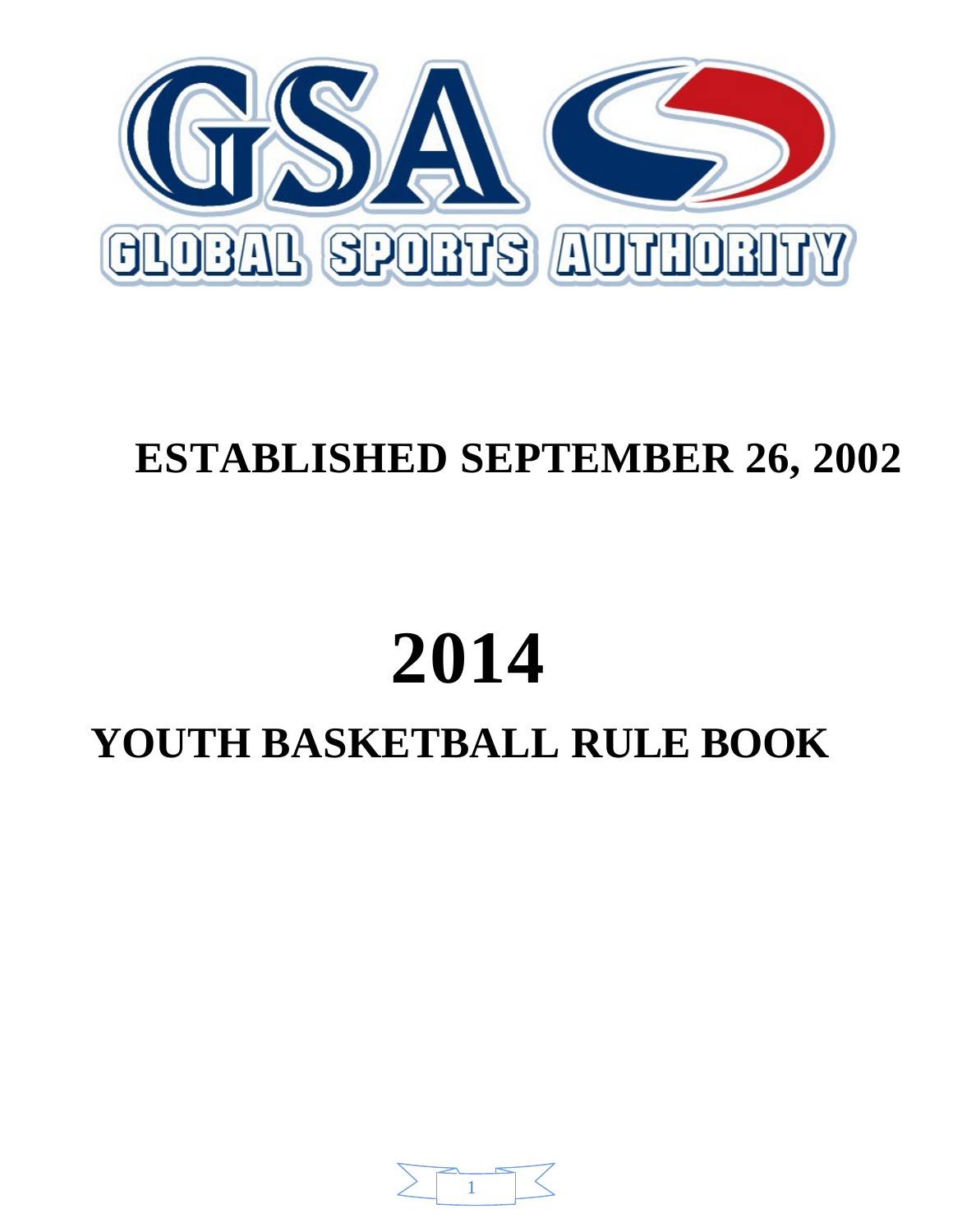# National Office

#### **Global Sports Authority Incorporated 5580 Austell Powder Springs Road Austell, Ga. 30106**

#### **678-689-1482 Office / 678-318-3602 Fax**

#### **[HTTP://GSATEAMS.COM](http://gsateams.com/)**

#### **Revised: September 1, 2013**

The National High School Federation Rules and Regulations (NHSF) will apply to all GSA games with the following exceptions.

I. All games will be played as follows:

• High School Games will consist of two sixteen minute halves and will use a regulation size basketball.

• Grades 7 & 8 will consist of two sixteen minute halves and will use a regulation size basketball.

• Grades 3 thru 6 will consist of two fourteen minute halves and will use the 28.5 intermediate size balls.

II. No game will start before the scheduled time unless both coaches agree. There will be a minimum of a 5 minute warm-up period. Halftime will be 5 minutes unless both coaches agree to start earlier.

III. Timeouts will be awarded under NHSF rules (3 Full / 2 Thirty Second) IV. Overtime:

• 3 minutes for Grade School (Grades 3 thru 6)

• 4 minutes for Middle and High School (Grades 7 thru 11)

V. The clock will stop for all whistle stoppages

VI. Two (2) direct technical fouls during a game on a player, coach, or team representative will result in their disqualification for the next game of the tournament. Fighting and gross unsportsmanlike behavior can be more than one game and is at the discretion of the Tournament Director and / or State Director.

VII. Each team is responsible for their warm-up and game balls and or any other items brought into the game. GSA is not responsible for items lost.

VIII. If a team forfeits two games by not participating; the team will be disqualified from the event and cannot participate in bracket / tournament play

Roster Rules:

I. Rosters are allowed a maximum of fifteen (15) players.

II. Proof of age and grade is required for all players on roster. Acceptable proofs of

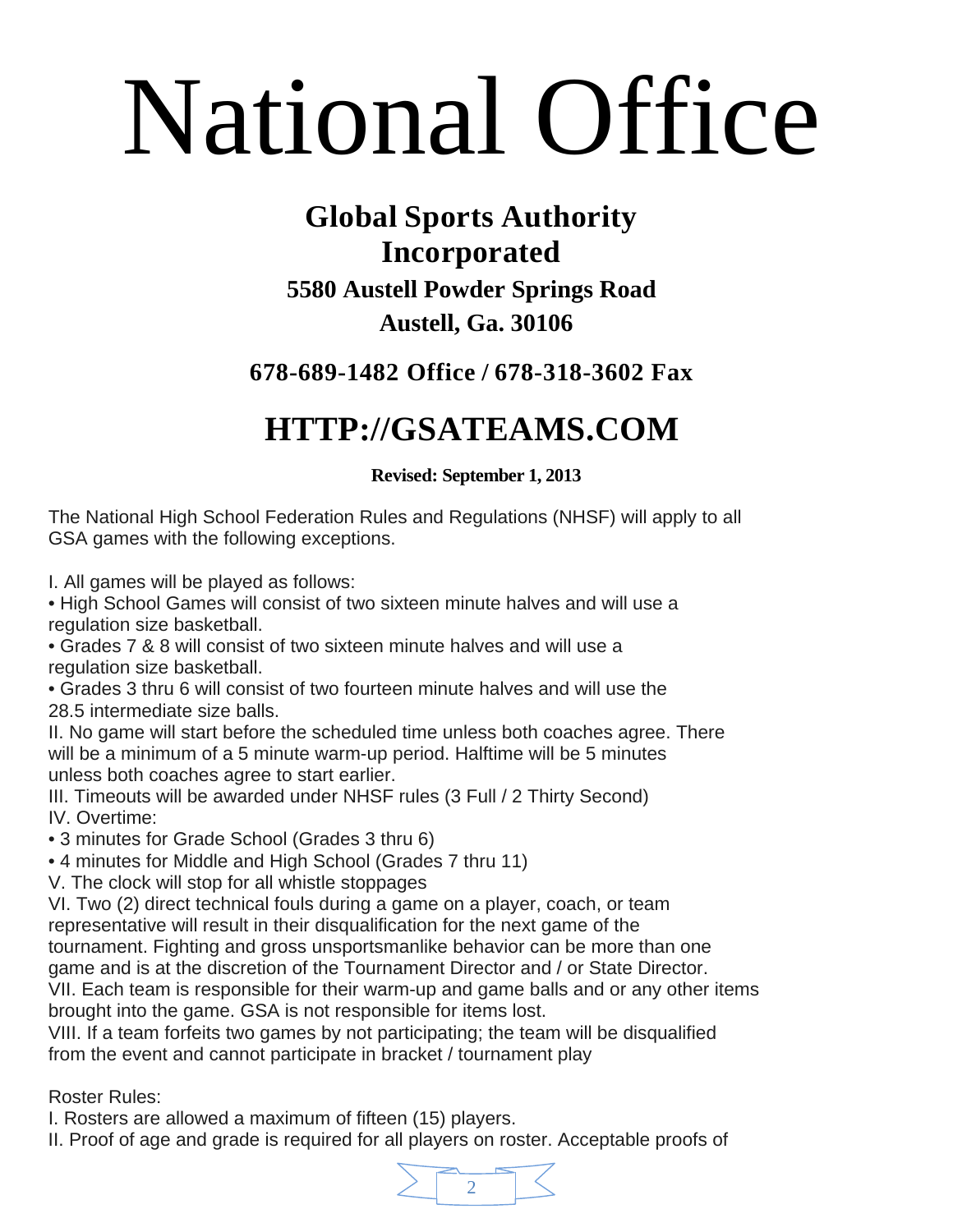age are; clean photocopies of birth certificates, adoption papers, or immigration papers. Proof of grade is a clean copy of any report card of the current school year or school document that indicates current grade level. Teams are required to have proof of age and grade upon check-in and throughout the tournament. It must be presented to GSA representative / tournament director upon request.

III. No roster additions will be permitted after the team has begun play of its first tournament game within any tournament.

IV. Teams participating in the National Tournament are allowed to add three (3) additional players that were not on the roster at the time of their qualification. The three players may be added at anytime between the state qualifying event and the National TOC. Players can not be added from teams that have qualified and are participating in the National Championship.

\* GSA Basketball National Rules \* \* Youth Boys & Girls \*

National Basketball Rules (Page Two) (Effective March 1, 2014)

Grade / Age Divisions:

GSA is grade based with age parameters and limitations determined by birth dates that allow players in each division to compete against other players currently at the same grade / age level. A player may qualify under the age exception rule if they have been advanced in grade due to academic excellence or parental preference. The following guide determines all eligible ages at grade levels.

Boys & Girls

3rd Grade - An athlete must be in the 3rd grade or below for the 2013-14 school year and cannot turn 11 prior to September 1, 2013. Age Exception: Athlete does not turn 10 before September 1, 2013.

4th Grade - An athlete must be in the 4th grade or below for the 2013-14 school year and cannot turn 12 prior to September 1, 2013. Age Exception: Athlete does not turn 11 before September 1, 2013.

5th Grade - An athlete must be in the 5th grade or below for the 2013-14 school year and cannot turn 13 prior to September 1, 2013. Age Exception: Athlete does not turn 12 before September 1, 2013.

6th Grade - An athlete must be in the 6th grade or below for the 2013-14 school year and cannot turn 14 prior to September 1, 2013. Age Exception: Athlete does not turn 13 before September 1, 2013.

7th Grade - An athlete must be in the 7th grade or below for the 2013-14 school year and cannot turn 15 prior to September 1, 2013. Age Exception: Athlete does not turn 14 before September 1, 2013.

8th Grade - An athlete must be in the 8th grade or below for the 2013-14 school year and cannot turn 16 prior to September 1, 2013. Age Exception: Athlete does not turn 15 before September 1, 2013.

9th Grade - An athlete must be in the 9th grade or below for the 2013-14 school year and cannot turn 17 prior to September 1, 2013.

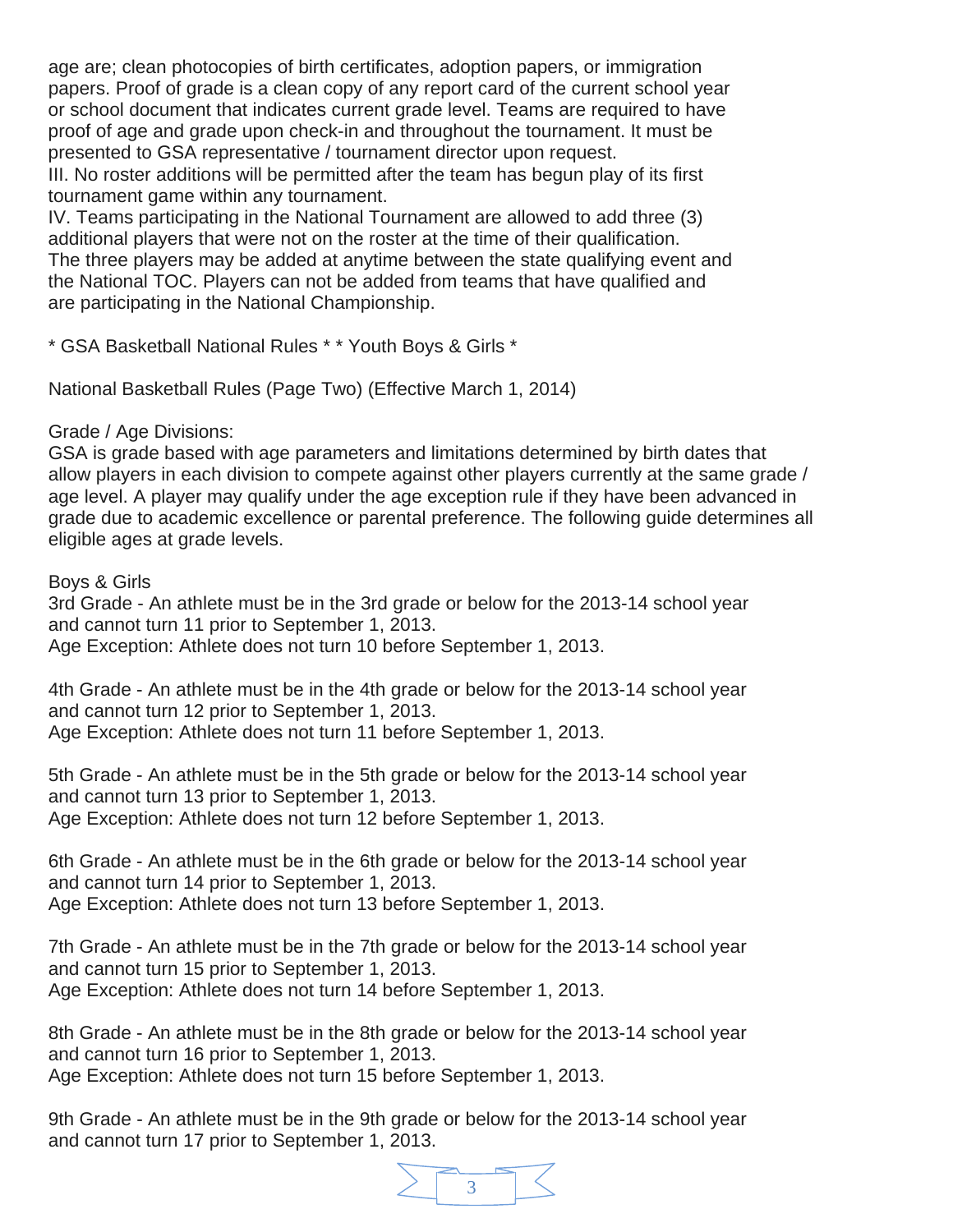Age Exception: Athlete does not turn 16 before September 1, 2013.

10th Grade - An athlete must be in the 10th grade or below for the 2013-14 school year and cannot turn 18 prior to September 1, 2013. Age Exception: Athlete does not turn 17 before September 1, 2013.

11th Grade - An athlete must be in the 11th grade or below for the 2013-14 school year and cannot turn 19 prior to September 1, 2013. Age Exception: Athlete does not turn 18 before September 1, 2013

12th Grade - An athlete must be in the 12th grade or below for the 2013-14 school year and cannot turn 20 prior to September 1, 2013.

\* GSA Basketball National Rules \* \* Youth Boys & Girls \*

National Basketball Rules (Page Three) (Effective September 1, 2013)

Divisions of Play: GSA Basketball offers three divisions of play

- Div I Elite Teams
- Div II Competitive Teams
- Div III Recreation or developmental teams Div IV- Church Teams Div V- Private School Teams Div VI-Police Teams

Protest

• All roster protest must be filed in writing accompanied by a \$100.00 protest fee (refundable if the protest is upheld) with the Tournament Director within one (1) hour of the conclusion of the protested game. If the protest is valid, the protested team forfeits all previous games. Upon protest, teams must provide proof of eligibility. (See roster rules for acceptable proofs of age and grade).

• All non-roster protest must be filed in writing within one (1) hour of the conclusion of the contest and must be accompanied by a \$100.00 protest fee (refundable if protest is upheld). Official's calls are not grounds for a protest.

• Tournament Directors rulings on protest are final.

Mercy Rule:

Once a team is leading by 30 points anytime in a game, the clock will continue to run. The only time the clock will stop is for injuries or timeouts. If the lead falls below 20 points, the clock will again be stopped for all whistle stoppages.

Tie- Breakers:

• Two Teams Tied: Head-to-head result.

• Three or more teams: Point Differential System will be used. Teams will receive a point differential per game up to a maximum of plus 15 points for a win and a maximum of minus 15 points for loss. The team not involved in the tiebreaker will have its games eliminated. The team with the highest point total will win the